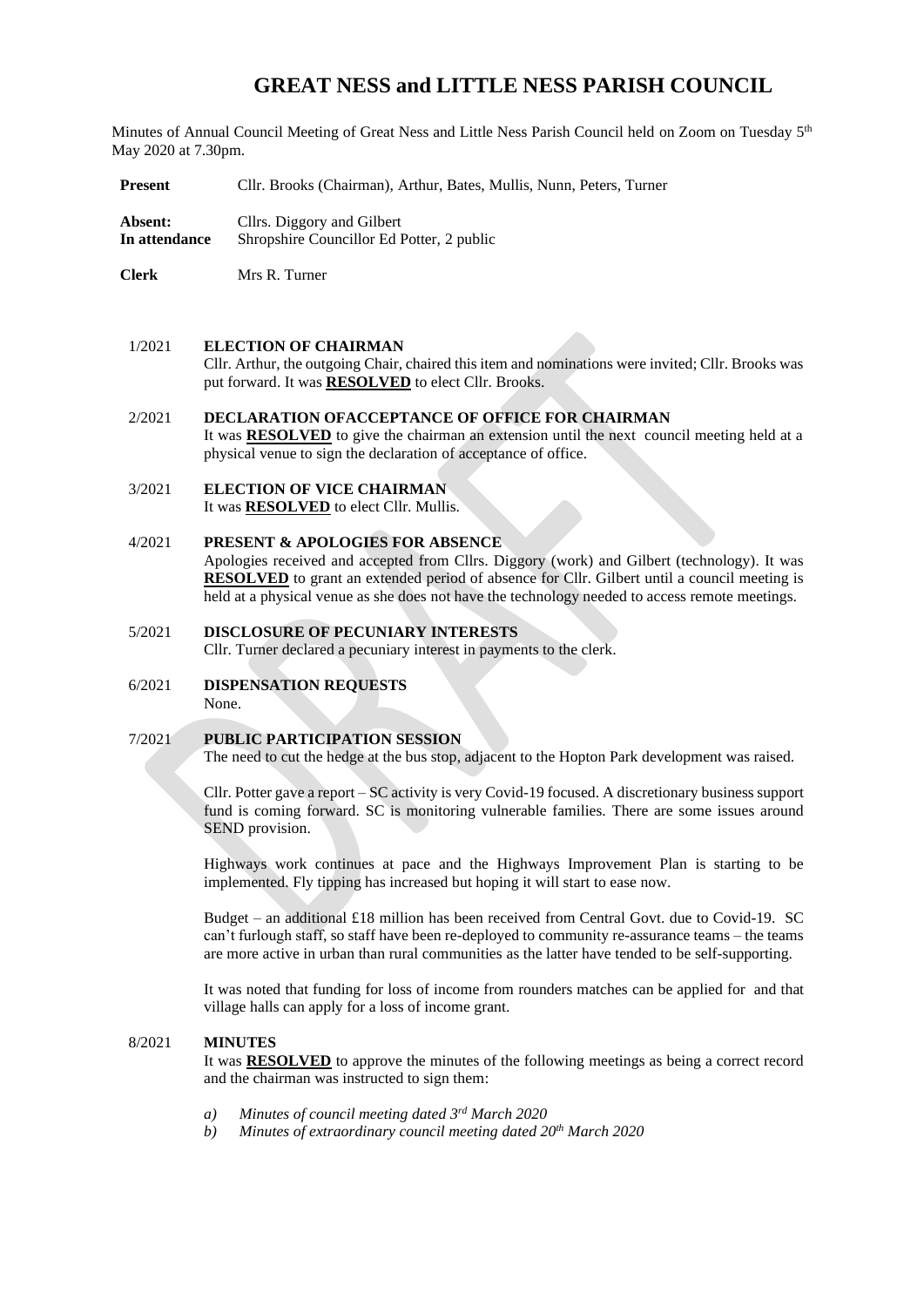#### 9/2021 **APPOINTMENT OF PARISH COUNCIL REPRESENTATIVES & COMMITTEES**  It was **RESOLVED** to make the following appointments:

- *a) Nesscliffe Country Park group –* Cllrs. Diggory & Turner.
- *b) SALC Area Committee –* Cllr. Brooks.
- *c) Great Ness Charities –* Cllrs. Bates & Mullis.
- *d) Youth Club Committee –* Cllrs. Diggory, Gilbert and Mullis.
- *e) Helicopter Noise Liaison Group –* Cllr. Nunn.
- *f) Newsletter editors –* Cllrs. Mullis, Cllr. Brooks and the clerk.
- *g) Any other outside body –* none.
- *h) Committees, TOR & membership –* none.

# 10/2021 **POLICY REVIEW & INSURANCE–** *-*it was **RESOLVED** to adopt the following:

- *a) Code of Conduct*
- *b) Standing Orders*
- *c) Financial Regulations & Internet Banking Policy*
- *d) Reserves Policy*
- *e) Assets Register*
- *f) Risk Assessment & Insurance*
- *g) Data Protection Impact Assessment*

# 11/2021 **PLANNING NOTIFICATIONS** – **FOR INFORMATION**

- 1) 14/03797/OUT Development Land West Of Oakfield, Nesscliffe, Shrewsbury, Shropshire Proposal: Outline application for the erection of 6 No dwellings (to include access) *Awaiting Decision*
- 2) 14/05257/FUL Proposed Dwelling Adj. Hopton Farm, Nesscliffe, Shrewsbury, Shropshire Proposal: Erection of a Single Plot Exception (SPE) affordable dwelling and formation of access *Awaiting Decision*
- 3) 17/05151/EIA Proposed Poultry Units NW Of North Farm, Felton Butler Proposal: Erection of four poultry rearing buildings, eight feed bins, biomass store and amenity building including landscaping and tree planting. *Awaiting Decision*
- 4) 18/03274/REM Proposed Residential Development East Of Mulberry House, Great Ness, Proposal: Approval of reserved matters (access, appearance, landscaping, layout and scale) for 1No dwelling pursuant to planning permission 14/00694/OUT for the erection of two residential dwellings and associated works *Decision: Grant Permission*
- 5) 19/01463/REM Plot Adj. To No 4 Felton Butler Cottages, Felton Butler Proposal: Reserved Matters application pursuant 14/01327/OUT for the erection of a detached dwelling and garage to include access *Pending Consideration*
- 6) 19/03403/FUL Phase Three Shrewsbury Houses, Ridgewood Road, Nesscliffe, Proposal: Erection of 10no houses on Phase 3 - plots nos. 34 - 43 (modification previously approved 17/01576/REM) *Awaiting Decision*
- 7) 18/04965/FUL (Appeal Ref 19/02776/REF / Planning Inspector ref: APP/L3245/W/19/3236638) – Proposed Crematorium North Of, Nesscliffe Proposal: Erection of a new crematorium with associated access, car parking and landscaping *Decision: Appeal Dismissed*
- 8) 19/04714/FUL Proposed Development Land At Adcote School, Little Ness Proposal: Erection of 3No dwellings *Awaiting Decision*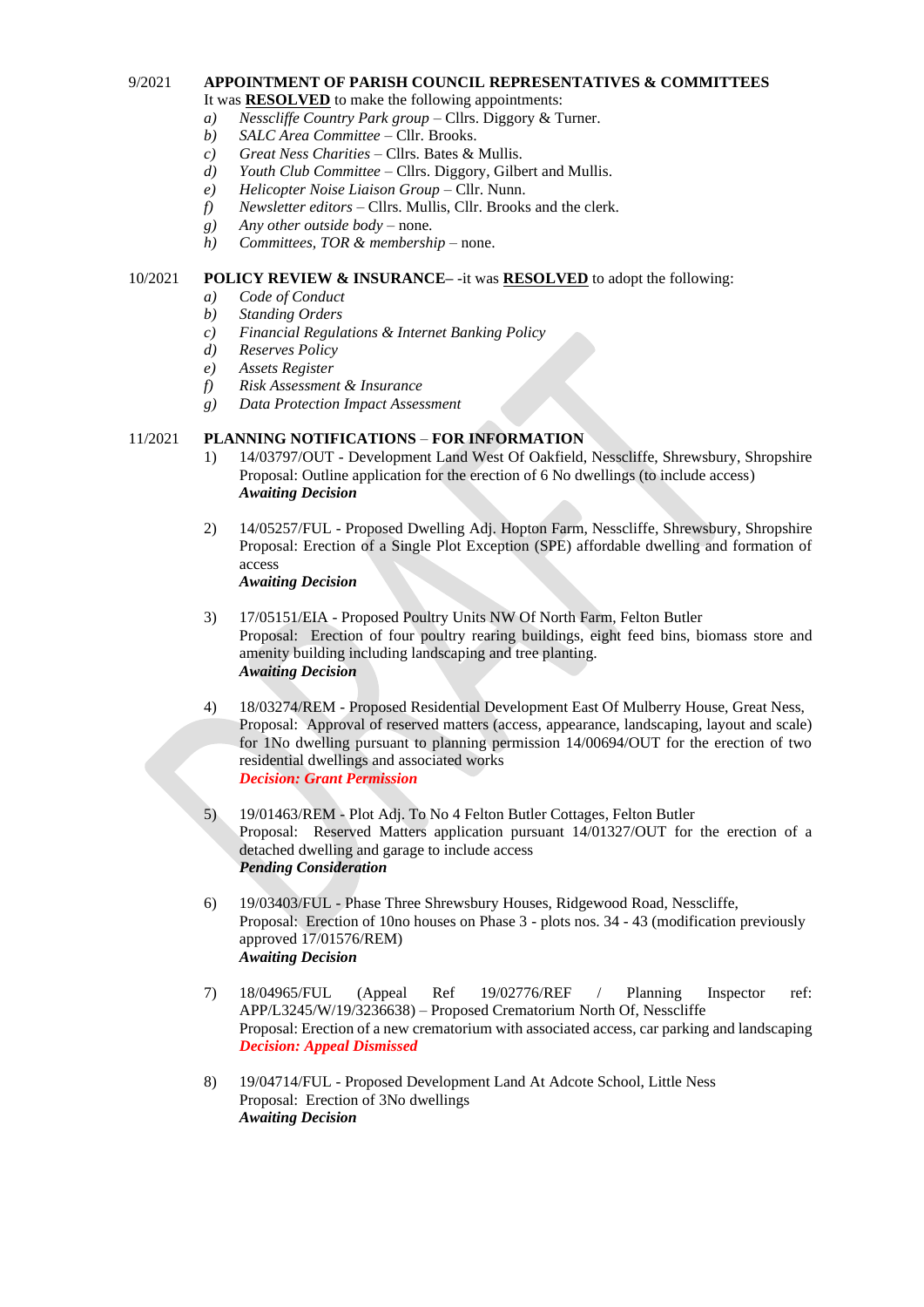- 9) 19/05307/FUL The Garage, Nesscliffe, Shrewsbury, Shropshire, SY4 1AY Proposal: Erection of extension to existing steel framed building *Decision: Grant Permission*
- 10) 19/05340/FUL The Granary, Alderton Hall, Nesscliffe, Shrewsbury, SY4 1AW Proposal: Erection of two-storey extension and conversion of existing cartshed to provide self-contained ancillary residential accommodation *Decision: Grant Permission*
- 11) 20/00142/FUL Site Of Windsor Place, Pentre, Shropshire Proposal: Application under Section 73A of the Town and Country Planning Act 1990 for the erection of a detached, two-storey replacement dwelling (modification of previously approved SA/09/0284/F) *Pending Consideration*
- 12) 19/04772/FUL Fernleigh, Alderton, Nesscliffe, Shrewsbury, SY4 1AP Proposal: Erection of two storey rear extension following partial demolition of rear single storey elements *Decision: Refuse*
- 13) 19/03403/FUL Phase Three Shrewsbury Houses Ridgewood Road Nesscliffe Proposal: Erection of 31 houses to include 19 houses on phase 3 (modification to previously approved 17/01576/REM); 12 houses on the north part of phase 2 (now phase 2b) (modification to previously approved 18/04941/FUL) to include the provision of a new access road and replacement of 4 dwellings (previously plots 8-11inc) with 10 dwellings (on plots a-j inc) (an additional 6 dwellings) *Awaiting Decision*
- 14) 20/00837/FUL Farm Buildings At Wilcot, Kinton, Shrewsbury, Shropshire Proposal: Erection of two detached dwellings with detached garages; amendments to existing vehicular access; installation of package treatment plant; landscaping scheme *Decision: Refuse*
- 15) 20/00581/FUL Motor Fuel Limited, Service Station, Nesscliffe, SY4 1BZ Proposal: Erection of a coffee shop with a drive-thru; associated car, motorcycle and cycle parking; landscaping and associated works *Pending Consideration*

## 12/2021 **PLANNING APPLICATIONS**– **FOR COMMENT**

1) 20/01493/VAR & 20/01494/LBC - Barns Adjoining Ness Strange, Great Ness, SY4 2LE Proposal: Variation of condition number 2 (approved plans) attached to planning permission reference 17/02538/FUL Dated 29/11/2018 to allow design changes to the proposal

Comments: It was **RESOLVED** to support the application.

2) 20/01443/FUL - Nesscliffe Training Camp, Wilcott, Shrewsbury, Shropshire, SY4 1BH Proposal: Erection of 3No single storey accommodation blocks and associated external works

Comments: It was **RESOLVED** to support the application as the army camp is a key local employer.

# 13/2021 **PARISH MATTERS**

- *a) EMG grant –* noted that a £720 grant awarded. It was **RESOLVED** to instruct Graham Taylor to carry out the works in his quote, value of works £1,200 plus VAT.
- *b) Drainage issues*  whose are the ditches in the verge next to the hedge on Well Lane.
- *c) Noticeboards at Wilcott –*repair underway
- *d*) *Tree by car park at Nesscliffe Hotel* noted that this has been dealt with
- e) *Bus stop layby – ivy hedge by The Three Pigeons end of the bus stop*  clerk to write to Amy Henson of Berrys. It was also noted that the pavement on the site needs to run from The Three Pigeons to the new housing and it was **RESOLVED** to complete an EOI for CIL funding.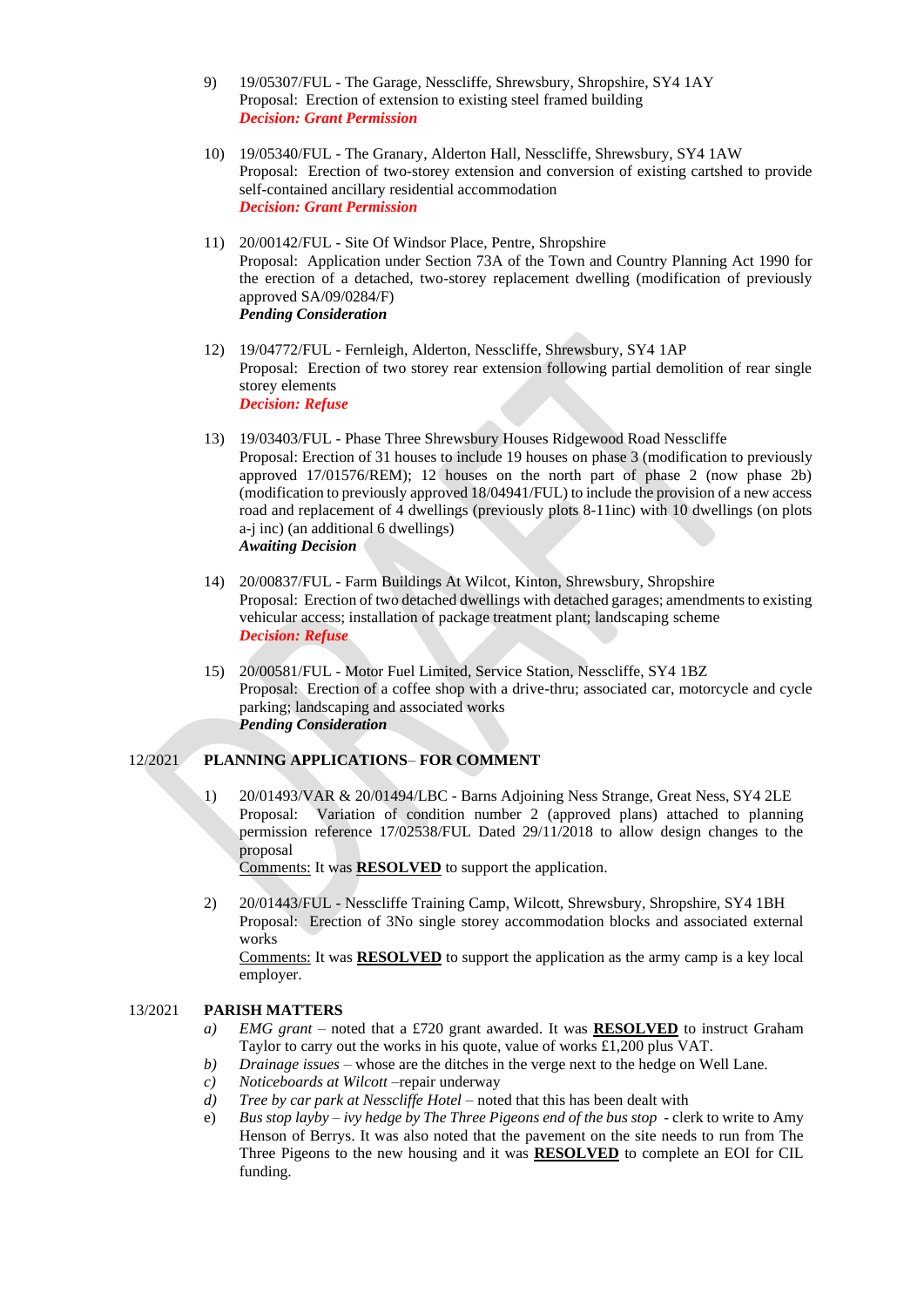- *f) Damage to bus shelter at Wolfshead and quote for repairs –* it was **RESOLVED** to agree the quote for £219 for repairs to the shelter. The bin is owned by Shropshrie Council and has been reported to them to arrange repair.
- *g) Newsletter* it was **RESOLVED** to publish a special online edition which celebrates community spirit during Covid-19 and highlights support available.
- *h) Play areas – RoSPA reports and closure –* it was **RESOLVED** to seek a quote for Wilcott play area that addresses all the findings and a quote for Nesscliffe that focuses on moderate risk issues, the reason being the Nesscliffe play equipment will be replaced sooner whereas Wilcott equipment will be in place for the foreseeable future.
- *i) Reports of other parish matters*  bridleway Zia update

# 14/2021 **FINANCIAL MATTERS - ANNUAL**

- *a) End year bank reconciliation and budget report* it was **RESOLVED** to note the report, as per Appendix 1, the reconciled balance being £101,777.97.
- *b) Annual Governance and Accountability Return 2019/20*
	- (i) Internal Auditor's report noted
		- (ii) Section 1 Annual Governance Statement **RESOLVED** to approve, answering "Yes" to all applicable statements.
		- (iii) Section 2 Accounting Statements **RESOLVED** to approve.
		- (iv) Electors' Rights the RFO confirmed intention to display the notice and dates for exercise of rights to be  $15<sup>th</sup>$  June to  $24<sup>th</sup>$  July 2020.
- *c) Confirmation of use of DDs and SOs for certain payments* **RESOLVED** to confirm use of DDs for electricity and ICO payments and SOs for salary and pension contributions.

### 15/2021 **FINANCIAL MATTERS - ROUTINE**

*a) Payments including payments made between meetings* – **RESOLVED** to approve the following:

| Ref                   | Payee       | <b>Item</b>         | <b>Method</b> | <b>Net</b> | <b>VAT</b> | <b>Gross</b> |
|-----------------------|-------------|---------------------|---------------|------------|------------|--------------|
| P <sub>66</sub> -1920 | <b>HMRC</b> | PAYE Q4             | <b>BACS</b>   | £566.98    | £0.00      | £566.98      |
| P67-1920              | <b>SCPF</b> | Pension Feb         | <sub>SO</sub> | £136.58    | £0.00      | £136.58      |
| P <sub>68</sub> -1920 | Shropshire  | <b>RoSPAs</b>       | <sub>SO</sub> | £240.00    | £48.00     | £288.00      |
|                       | Council     |                     |               |            |            |              |
| P <sub>69</sub> -1920 | R Turner    | <b>Salary March</b> | SO            | £618.90    | £0.00      | £618.90      |
| P <sub>1</sub> -2021  | <b>SCPF</b> | Pension Mar         | <sub>SO</sub> | £136.58    | £0.00      | £136.58      |
| P <sub>2</sub> -2021  | R Turner    | Salary April        | <sub>SO</sub> | £730.26    | £0.00      | £730.26      |
| P3-2021               | Zurich      | Insurance           | <b>BACS</b>   | £618.86    | £0.00      | £618.86      |
| $P4-2021$             | <b>SCPF</b> | April               | <b>BACS</b>   | £21.79     | £0.00      | £21.79       |
|                       |             | underpayment        |               |            |            |              |
| P <sub>5</sub> -2021  | <b>SDH</b>  | Internal audit      | <b>BACS</b>   | £165.00    | £0.00      | £165.00      |
|                       | Accounting  |                     |               |            |            |              |
| P6-2021               | R Turner    | Expenses April      | <b>BACS</b>   | £17.33     | £0.00      | £17.33       |

*Cllr. Turner left the meeting.*

*Cllr. Turner returned to the meeting.*

*b) Income received*

#### **Main parish council account**

| <b>Ref</b>           | <b>Pavee</b>              | <b>Item</b>        | Amount     |
|----------------------|---------------------------|--------------------|------------|
| R <sub>1</sub> -2021 | Shropshire Council        | Precept            | £27,992.00 |
| R <sub>2</sub> -2021 | Shropshire Council        | CIL (Neighbourhood | £45,923.81 |
|                      |                           | Fund)              |            |
| R3-2021              | <b>Shropshire Council</b> | <b>EMG</b>         | £720.00    |

\*NB Precept & CIL had to be transferred from playing fields  $a/c$  as SC credited the wrong account.